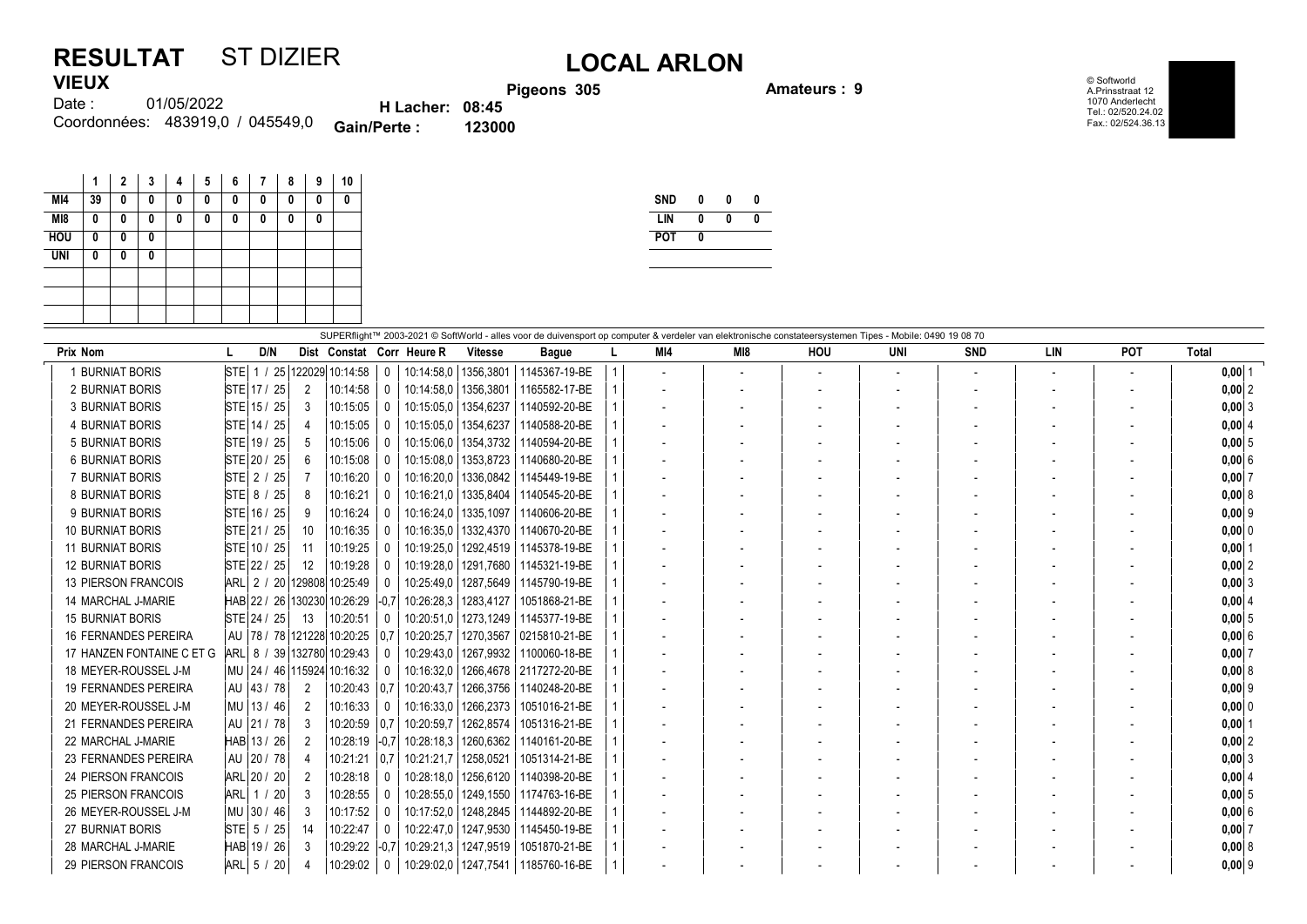| Prix Nom                                 | D/N                             |     | Dist Constat Corr Heure R |                     |                        | <b>Vitesse</b>         | <b>Bague</b>                                          | MI4 | MI8 | HOU | UNI | <b>SND</b> | <b>LIN</b> | POT | Total            |
|------------------------------------------|---------------------------------|-----|---------------------------|---------------------|------------------------|------------------------|-------------------------------------------------------|-----|-----|-----|-----|------------|------------|-----|------------------|
| <b>30 BURNIAT BORIS</b>                  | STE 11 / 25                     | 15  | 10:22:49                  | 0                   |                        | 10:22:49.0   1247.5277 | 1145400-19-BE                                         |     |     |     |     |            |            |     | $0,00$ 0         |
| <b>31 BURNIAT BORIS</b>                  | $STE$ 4 / 25                    | 16  | 10:22:50                  | $\mathbf 0$         |                        | 10:22:50,0   1247,3154 | 1145363-19-BE                                         |     |     |     |     |            |            |     | $0,00$ 1         |
| 32 HANZEN FONTAINE C ET G                | ARL 22 / 39                     | 2   | 10:31:57                  | $\mathbf 0$         |                        |                        | 10:31:57,0   1241,5149   1140026-20-BE                |     |     |     |     |            |            |     | $0,00$ 2         |
| 33 PIERSON FRANCOIS                      | ARL 15 / 20                     | 5   | 10:29:37                  | $\overline{0}$      |                        | 10:29:37,0   1240,7966 | 1051106-21-BE                                         |     |     |     |     |            |            |     | $0,00 \,   \, 3$ |
| 34 HANZEN FONTAINE C ET G                | ARL 9 / 39                      | 3   | 10:32:02                  | 0                   |                        | 10:32:02.0   1240.5483 | 1140036-20-BE                                         |     |     |     |     |            |            |     | $0,00$ 4         |
| 35 MEYER-ROUSSEL J-M                     | MU   1 / 46                     | 4   | 10:18:51                  | 0                   |                        | 10:18:51.0   1235.2053 | 1024953-19-BE                                         |     |     |     |     |            |            |     | 0,005            |
| 36 MARCHAL J-MARIE                       | HAB 20 / 26                     | 4   | 10:30:41                  | $ -0,7$             | 10:30:40,3   1232,4024 |                        | 1051864-21-BE                                         |     |     |     |     |            |            |     | 0,00 6           |
| <b>37 BURNIAT BORIS</b>                  | STE 12 / 25                     | -17 | 10:24:12                  | $\Omega$            |                        | 10:24:12.0   1230.1313 | 1140522-20-BE                                         |     |     |     |     |            |            |     | $0,00$ 7         |
| 38 MARCHAL J-MARIE                       | $HAB$ 6 / 26                    | 5   | 10:30:59                  | $ -0,7$             |                        | 10:30:58,3   1228,9136 | 1145521-19-BE                                         |     |     |     |     |            |            |     | 0,00 8           |
| <b>39 PIERSON FRANCOIS</b>               | ARL 7 / 20                      | 6   | 10:30:55                  | 0                   |                        | 10:30:55,0   1225,5673 | 1145099-19-BE                                         |     |     |     |     |            |            |     | $0,00$ 9         |
| 40 PIERSON FRANCOIS                      | ARL 9 / 20                      | -7  | 10:31:06                  | 0                   |                        | 10:31:06.0   1223.4496 | 1143351-19-BE                                         |     |     |     |     |            |            |     | $0,00$ 0         |
| 41 MARCHAL J-MARIE                       | HAB 1 / 26                      | 6   | 10:31:55                  | $\left[-0,7\right]$ | 10:31:54,3   1218,1844 |                        | 1140197-20-BE                                         |     |     |     |     |            |            |     | $0,00$ 1         |
| 42 MEYER-ROUSSEL J-M                     | MU 29 / 46                      | -5  | 10:20:15                  | 0                   |                        | 10:20:15,0   1217,0499 | 1050494-21-BE                                         |     |     |     |     |            |            |     | 0,002            |
| 43 MEYER-ROUSSEL J-M                     | MU 6 / 46                       | 6   | 10:20:18                  | 0                   |                        | 10:20:18,0   1216,4115 | 1056741-20-BE                                         |     |     |     |     |            |            |     | $0,00$ 3         |
| 44 MEYER-ROUSSEL J-M                     | MU 25 / 46                      | -7  | 10:21:05                  | 0                   |                        | 10:21:05.0   1206.4946 | 1081330-18-BE                                         |     |     |     |     |            |            |     | $0,00$ 4         |
| <b>45 BURNIAT BORIS</b>                  | STE 23 / 25                     | 18  | 10:26:12                  | 0                   |                        | 10:26:12,0   1205,8204 | 1051461-21-BE                                         |     |     |     |     |            |            |     | 0,005            |
| 46 MARCHAL J-MARIE                       | HAB  4 / 26                     | -7  | $10:33:11$ -0.7           |                     | 10:33:10.3   1203.9197 |                        | 1140179-20-BE                                         |     |     |     |     |            |            |     | 0,006            |
| 47 HANZEN FONTAINE C ET G                | ARL  4 / 39                     | 4   | 10:35:24                  | $\Omega$            |                        | 10:35:24,0   1202,7176 | 1140006-20-BE                                         |     |     |     |     |            |            |     | 0,00 7           |
| 48 HANZEN FONTAINE C ET G                | ARL 21 / 39                     | 5   | 10:35:30                  | $\mathbf{0}$        |                        | 10:35:30.0   1201.6291 | 1100070-18-BE                                         |     |     |     |     |            |            |     | 0,00 8           |
| 49 MULLER MICHEL                         | FA   7 / 17   144265   10:45:04 |     |                           | $\mathbf{0}$        |                        | 10:45:04.0   1201.5410 | 1051716-21-BE                                         |     |     |     |     |            |            |     | $0,00$ 9         |
| 50 MEYER-ROUSSEL J-M                     | MU 12 / 46                      | 8   | 10:21:30                  | 0                   | 10:21:30,0   1201,2852 |                        | 269167-21-FR                                          |     |     |     |     |            |            |     | 0,00 0           |
| 51 PIERSON FRANCOIS                      | ARL  8 / 20                     | 8   | 10:33:10                  | 0                   |                        | 10:33:10.0   1200.0741 | 1034711-20-BE                                         |     |     |     |     |            |            |     | $0,00$ 1         |
| 52 HANZEN FONTAINE C ET G                | ARL   16 / 39                   | 6   | 10:35:40                  | 0                   |                        | 10:35:40,0   1199,8195 | 1140911-20-BE                                         |     |     |     |     |            |            |     | 0,002            |
| 53 MEYER-ROUSSEL J-M                     | MU 2 / 46                       | 9   | 10:21:42                  | 0                   |                        | 10:21:42,0   1198,8006 | 1051003-21-BE                                         |     |     |     |     |            |            |     | 0,003            |
| 54 MEYER-ROUSSEL J-M                     | MU 3 / 46                       | 10  | 10:21:46                  | $\Omega$            |                        | 10:21:46,0   1197,9745 | 12673-20-CH                                           |     |     |     |     |            |            |     | $0,00$ 4         |
| 55 MEYER-ROUSSEL J-M                     | MU   5 / 46                     | -11 | 10:22:02                  | $\Omega$            |                        | 10:22:02.0   1194.6824 | 1140330-20-BE                                         |     |     |     |     |            |            |     | $0,00$ 5         |
| 56 BURNIAT BORIS                         | STE 18 / 25                     | -19 | 10:27:23                  | 0                   |                        | 10:27:23.0   1191.8836 | 1100620-18-BE                                         |     |     |     |     |            |            |     | $0,00 \, 6$      |
| 57 DULIEU-THEISEN PAT                    | SEL 12 / 29 125690 10:30:34     |     |                           | 0.7                 |                        | 10:30:34,7   1190,4907 | 1140341-20-BE                                         |     |     |     |     |            |            |     | $0,00$ 7         |
| 58 DULIEU-THEISEN PAT                    | SEL 3 / 29                      | 2   | $10:30:36$ 0,7            |                     |                        | 10:30:36,7   1190,1149 | 1141068-19-BE                                         |     |     |     |     |            |            |     | 0,00 8           |
| 59 MARCHAL J-MARIE                       | $HAB$ 2 / 26                    | 8   | $10:34:33$ -0.7           |                     | 10:34:32,3   1188,8990 |                        | 1165310-17-BE                                         |     |     |     |     |            |            |     | $0,00$ 9         |
| 60 HANZEN FONTAINE C ET G                | ARL 2 / 39                      | 7   | 10:36:56                  | 0                   |                        | 10:36:56.0   1186.2420 | 1040005-20-BE                                         |     |     |     |     |            |            |     | $0,00$ 0         |
| 61 HANZEN FONTAINE C ET G                | ARL 18 / 39                     | 8   | 10:36:58                  | 0                   |                        |                        | 10:36:58,0   1185,8888   1174317-16-BE                |     |     |     |     |            |            |     | $0,00$   1       |
| 62 MARCHAL J-MARIE                       | HAB 3 / 26                      | 9   | 10:34:51                  | $ -0.7 $            |                        | 10:34:50.3   1185,6516 | 1145540-19-BE                                         |     |     |     |     |            |            |     | 0,002            |
| 63 MEYER-ROUSSEL J-M                     | MU 23 / 46                      | -12 | 10:22:51                  | $\Omega$            |                        | 10:22:51,0   1184,7113 | 1140303-20-BE                                         |     |     |     |     |            |            |     | 0,0013           |
| 64 DULIEU-THEISEN PAT                    | SEL 29 / 29                     | 3   | 10:31:27                  | $\vert 0.7$         |                        | 10:31:27.7   1180.6129 | 1051828-21-BE                                         |     |     |     |     |            |            |     | $0,00$ 4         |
| 65 DULIEU-THEISEN PAT                    | SEL 23 / 29                     | 4   | 10:31:31                  | 0,7                 |                        | 10:31:31,7   1179,8741 | 1145795-19-BE                                         |     |     |     |     |            |            |     | 0,005            |
| 66 HANZEN FONTAINE C ET G                | ARL   1 / 39                    | 9   | 10:37:37                  | 0                   |                        |                        | 10:37:37.0   1179.0441   1111021-17-BE                |     |     |     |     |            |            |     | 0,00 6           |
| 67 DULIEU-THEISEN PAT                    | $ SEL $ 5 / 29                  | 5   | $10:31:43$ 0.7            |                     |                        |                        | 10:31:43,7  1177,6631   1145798-19-BE                 |     |     |     |     |            |            |     | $0,00$ 7         |
| 68 HANZEN FONTAINE C ET G  ARL   17 / 39 |                                 | 10  | 10:37:52                  | $\mathbf 0$         |                        |                        | 10:37:52,0   1176,4324   1125364-18-BE                |     |     |     |     |            |            |     | $0,00 \,   \, 8$ |
| 69 HANZEN FONTAINE C ET G                | ARL 15 / 39                     | 11  | $10:37:55$ 0              |                     |                        |                        | 10:37:55,0   1175,9116   1051277-21-BE                |     |     |     |     |            |            |     | 0,00   9         |
| 70 HANZEN FONTAINE C ET G                | ARL 33 / 39                     | 12  | $10:37:56$ 0              |                     |                        |                        | 10:37:56,0   1175,7381   1051273-21-BE                |     |     |     |     |            |            |     | 0,00 0           |
| 71 DULIEU-THEISEN PAT                    | SEL 17 / 29                     | - 6 | $10:31:56$   0,7          |                     |                        |                        | 10:31:56,7   1175,2772   1145811-19-BE                |     |     |     |     |            |            |     | $0,00$  1        |
| 72 WAUTHY-SELECK G                       | ATT 3 / 25 136227 10:41:02 0,7  |     |                           |                     |                        |                        | 10:41:02.7  1173.9155   4000741-17-BE                 |     |     |     |     |            |            |     | $0,00$ 2         |
| 73 WAUTHY-SELECK G                       | ATT 12 / 25                     | 2   | $10:41:04$ 0,7            |                     |                        |                        | 10:41:04,7   1173,5784   1140300-20-BE                |     |     |     |     |            |            |     | $0,00$ 3         |
| 74 DULIEU-THEISEN PAT                    | SEL 15 / 29                     |     |                           |                     |                        |                        | 10:32:10 0.7   10:32:10.7   1172.7185   1140891-20-BE |     |     |     |     |            |            |     | $0,00$ 4         |
| 75 MARCHAL J-MARIE                       | HAB 16 / 26                     | 10  |                           |                     |                        |                        | 10:36:05 -0,7 10:36:04,3 1172,4864 1051863-21-BE      |     |     |     |     |            |            |     | $0,00$ 5         |